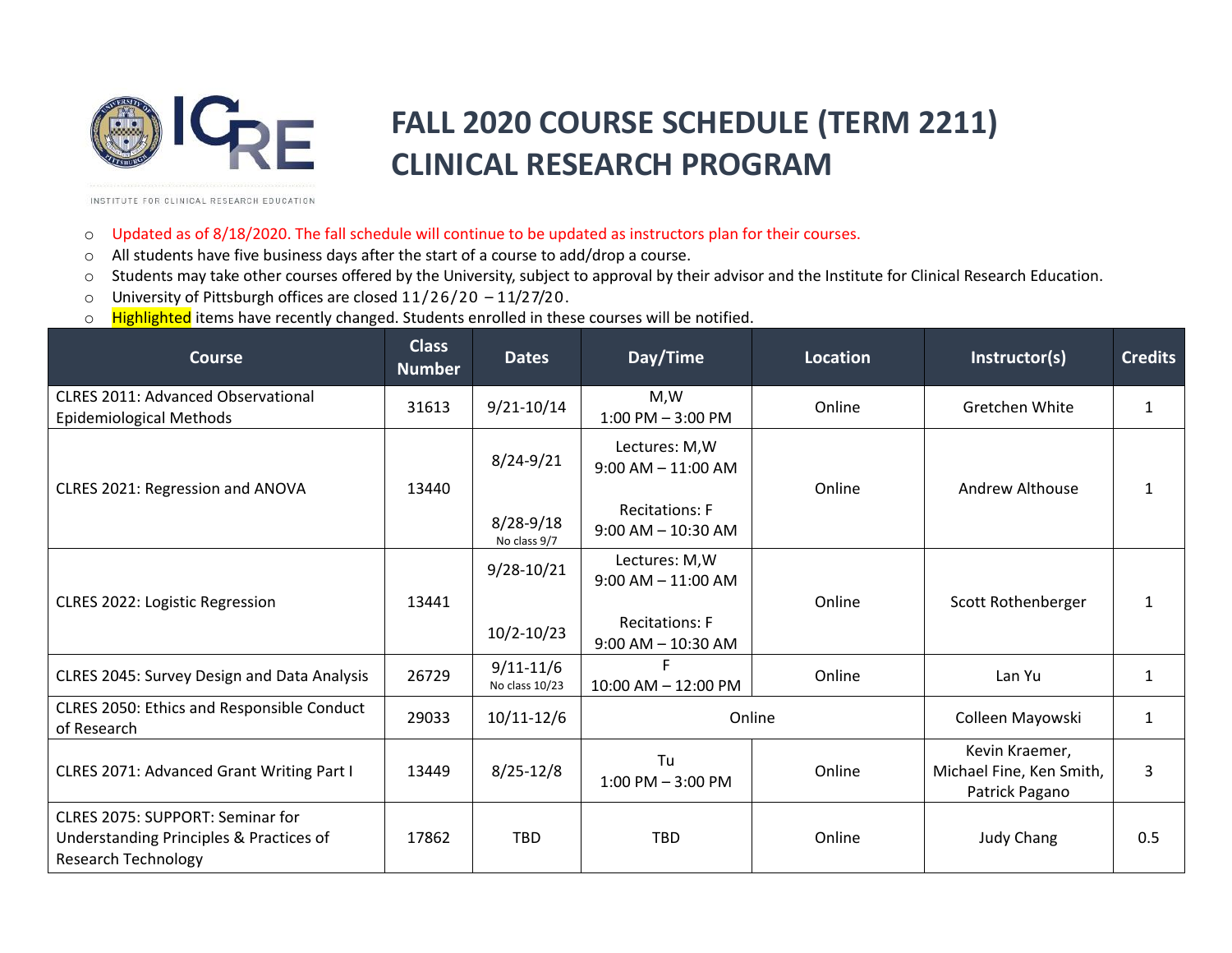| <b>Course</b>                                                                     | <b>Class</b><br><b>Number</b> | <b>Dates</b>                    | Day/Time                         | <b>Location</b>                          | Instructor(s)                  | <b>Credits</b> |
|-----------------------------------------------------------------------------------|-------------------------------|---------------------------------|----------------------------------|------------------------------------------|--------------------------------|----------------|
| *CSTP trainees only                                                               |                               |                                 |                                  |                                          |                                |                |
|                                                                                   |                               |                                 |                                  |                                          |                                |                |
| CLRES 2077: Strategic Leadership in Academic<br>Medicine                          | 23586                         | 10/23-12/11<br>No Class 11/27   | Fri<br>$1:00$ PM $-3:00$ PM      | Online                                   | Sarah Merriam,<br>Tom Radomski | 1              |
| CLRES 2080: Master's Thesis Research<br>*Proposal required                        | 13419                         | Please see instructor.          |                                  |                                          | Tom Radomski                   | $1 - 3$        |
| CLRES 2085: Independent Study<br>*Proposal required                               | 16750                         | Please see instructor.          |                                  |                                          | Tom Radomski                   | $1 - 3$        |
| <b>CLRES 2086: Clinical Research Teaching</b><br>Practicum                        | 18854                         | Please see instructor.          |                                  |                                          | Tom Radomski                   | $0.5 - 3$      |
| <b>CLRES 2107: Comparative Effectiveness</b><br><b>Research and PCOR</b>          | 18546                         | $8/25 - 10/17$                  | Tu, Th<br>$8:30$ AM $- 10:30$ AM | Online                                   | Doug Landsittel                | $\overline{2}$ |
| CLRES 2120: Cost Effectiveness Analysis in<br><b>Health Care</b>                  | 13427                         | $8/25 - 9/17$                   | Tu, Th<br>$3:25$ PM $-5:25$ PM   | Online                                   | <b>Mark Roberts</b>            | $\mathbf{1}$   |
| <b>CLRES 2121: Clinical Decision Analysis</b>                                     | 13426                         | $9/22 - 10/22$                  | Tu, Th<br>$3:25$ PM $-5:25$ PM   | Online                                   | Cindy Bryce                    | $\mathbf{1}$   |
| CLRES 2122: Computer Methods for Cost and<br><b>Decision Analysis</b>             | 13428                         | 10/27-11/19                     | Tu, Th<br>$3:25$ PM $-5:25$ PM   | Online                                   | Ken Smith                      | $\mathbf{1}$   |
| CLRES 2124: Directed Study in DA & CEA                                            | 18891                         | Please see instructor.          |                                  |                                          | Ken Smith                      | $1 - 3$        |
| CLRES 2141: Medical Writing and<br><b>Presentation Skills</b>                     | 22534                         | $10/11 - 12/6$<br>Online        |                                  | Colleen Mayowski,<br>Stephanie Studenski | $\mathbf{1}$                   |                |
| <b>CLRES 2155: Medical Product Ideation</b>                                       | 24193                         | $8/24 - 12/12$                  | Tu<br>$6:00$ PM $-$ 9:00 PM      | 320 Benedum Hall                         | Alan Hirschman                 | 3              |
| CLRES 2170: Making the Most of Mentoring                                          | 16763                         | $8/28 - 10/16$<br>No Class 9/18 | F<br>$1:00$ PM $-3:00$ PM        | Online                                   | Melissa McNeil,<br>Esa Davis   | $\mathbf{1}$   |
| CLRES 2200: Introduction to Research on<br>Disparities in Health Care             | 31365                         | 10/19-12/9                      | M.W<br>$3:00$ PM $-5:00$ PM      | Online                                   | Leslie Hausmann                | $\overline{2}$ |
| <b>CLRES 2300: Introduction to Systematic</b><br><b>Reviews and Meta-Analyses</b> | 25163                         | $11/2 - 11/25$                  | M,W<br>$9:00$ AM $-$ 11:00 AM    | Online                                   | Nader Shaikh                   | $\mathbf{1}$   |